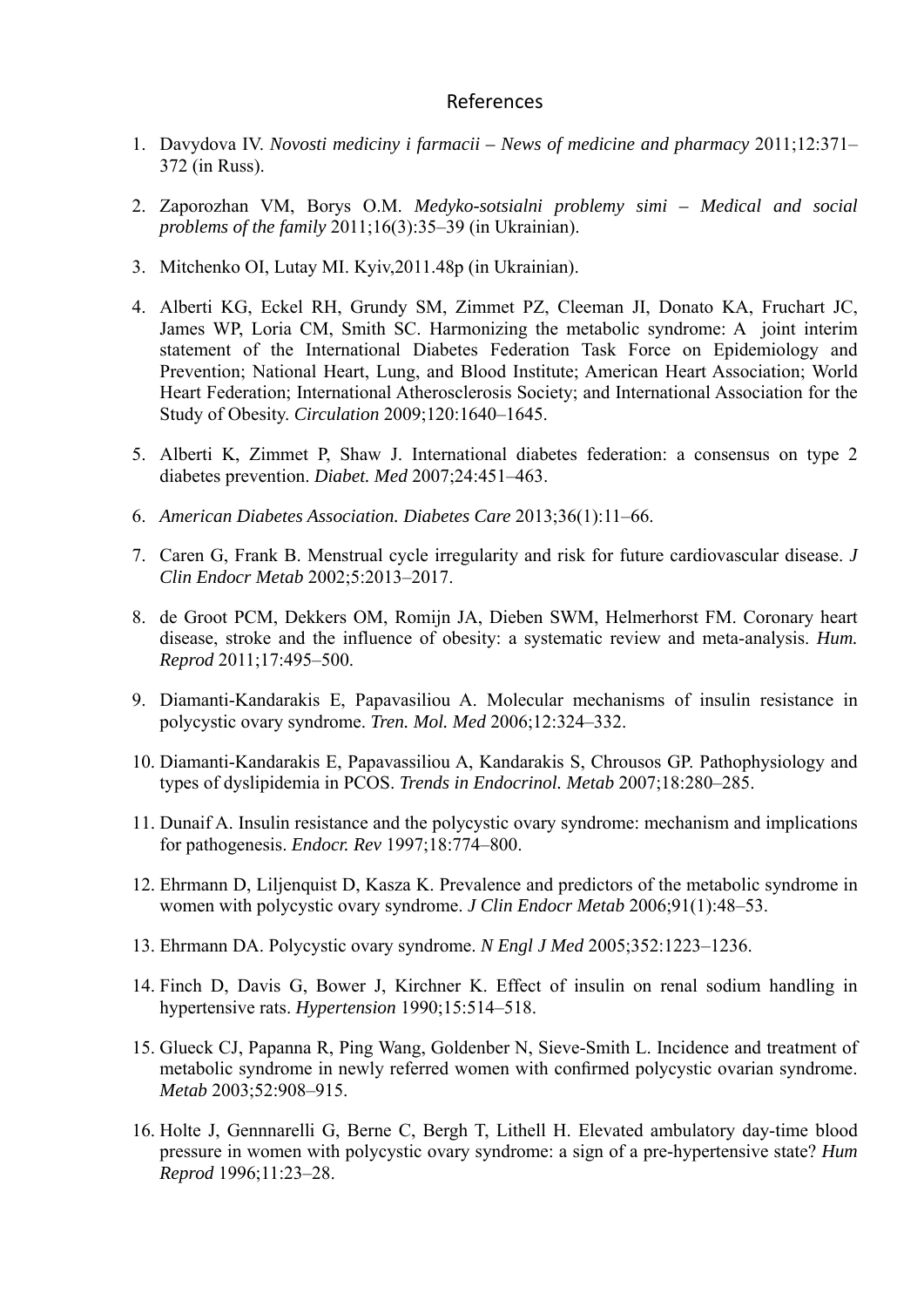- 17. Iyer SN, Raizada MK, Katovich MJ. AT1 receptor density changes during development of hypertension in hyperinsulinemic rats. *Clin Experim Hypertension* 1996;18:793–810.
- 18. Leslee J, Noel B, Ricardo A. Postmenopausal women with a history of irregular menses and elevated androgen measurements at high risk for worsening cardiovascular event-free survival: results from the National Institutes of Health — National Heart, Lung, and Blood Institute sponsored women's ischemia syndrome evaluation. *Clin Endocr Metab* 2008;93(4):1276–1284.
- 19. Mancia G, De Backer G, Dominiczak A, Cifkova R, Fagard R, Germano G, Grassi G, Heagerty AM, Kjeldsen SE, Laurent S, Narkiewicz K, Ruilope L, Rynkiewicz A, Schmieder RE, Boudier HA, Zanchetti A, Vahanian A, Camm J, De Caterina R, Dean V, Dickstein K, Filippatos G, Funck-Brentano C, Hellemans I, Kristensen SD, McGregor K, Sechtem U, Silber S, Tendera M, Widimsky P, Zamorano JL, Erdine S, Kiowski W, Agabiti-Rosei E, Ambrosioni E, Lindholm LH, Viigimaa M, Adamopoulos S, Agabiti-Rosei E, Ambrosioni E, Bertomeu V, Clement D, Erdine S, Farsang C, Gaita D, Lip G, Mallion JM, Manolis AJ, Nilsson PM, O'Brien E, Ponikowski P, Redon J, Ruschitzka F, Tamargo J, van Zwieten P, Waeber B, Williams B. 2007 Guidelines for the management of arterial hypertension: the Task Force for the Management of Arterial Hypertension of the Еuropean Society of Hypertension (ESC). *J Hypertens* 2007;25(6):1105–1187.
- 20. Moini A, Eslami B. Familial associations between polycystic ovarian syndrome and common diseases. *J Assist Reprod Genet* 2009;26:123–127.
- 21. Nichols M, Townsend N, Scarborough P. European cardiovascular disease statistics.2012.p.10.
- 22. Norman RJ, Masters L, Milner CR, Wang JX, Davies MJ. Relative risk of conversion from normoglycaemia to impaired glucose tolerance or non-insulin dependent diabetes mellitus in polycystic ovarian syndrome. *Hum Reprod* 2001;16:1995–1998.
- 23. Pamidimukkala J, Jandhyala BS. Evaluation of hemodynamics, vascular reactivity and baroreceptor compensation in the insulin resistant Zucker obese rats. *Clin Experim Hypertension* 1996;18:1089–1104.
- 24. Phelan N, O'Connor A, Kyaw-Tun T, Correia N., Boran G, Roche HM, Gibney J. Lipoprotein subclass patterns in women with polycystic ovary syndrome (PCOS) compared with equally insulin-resistant women without PCOS. *J Clin Endocrinol Metab* 2010;95:3933–3939.
- 25. Renato P. Management of the metabolic syndrome and glucose intolerance in women with PCOS. *Nov Ins Path Treat PCOS* 2013:110–121.
- 26. Stein JH, Korcarz CE, Hurst RT, Lonn E, Kendall CB, Mohler ER, Najjar SS, Rembold CM. Use of carotid ultrasound to identify subclinical vascular disease and evaluate cardiovascular disease risk: a consensus statement from the American Society of Echocardiography Carotid Intima-Media Thickness Task Force. Endorsed by the Society of Vascular Medicine. *J. Am. Society Echoc* 2008;21(2):93–111.
- 27. Talbott E, Clerici A, Berga S. Adverse lipid and coronary heart disease risk profiles in young women with polycystic ovary syndrome: results of a case-control study. *J Clin Epidemiol* 1998;51:415–422.